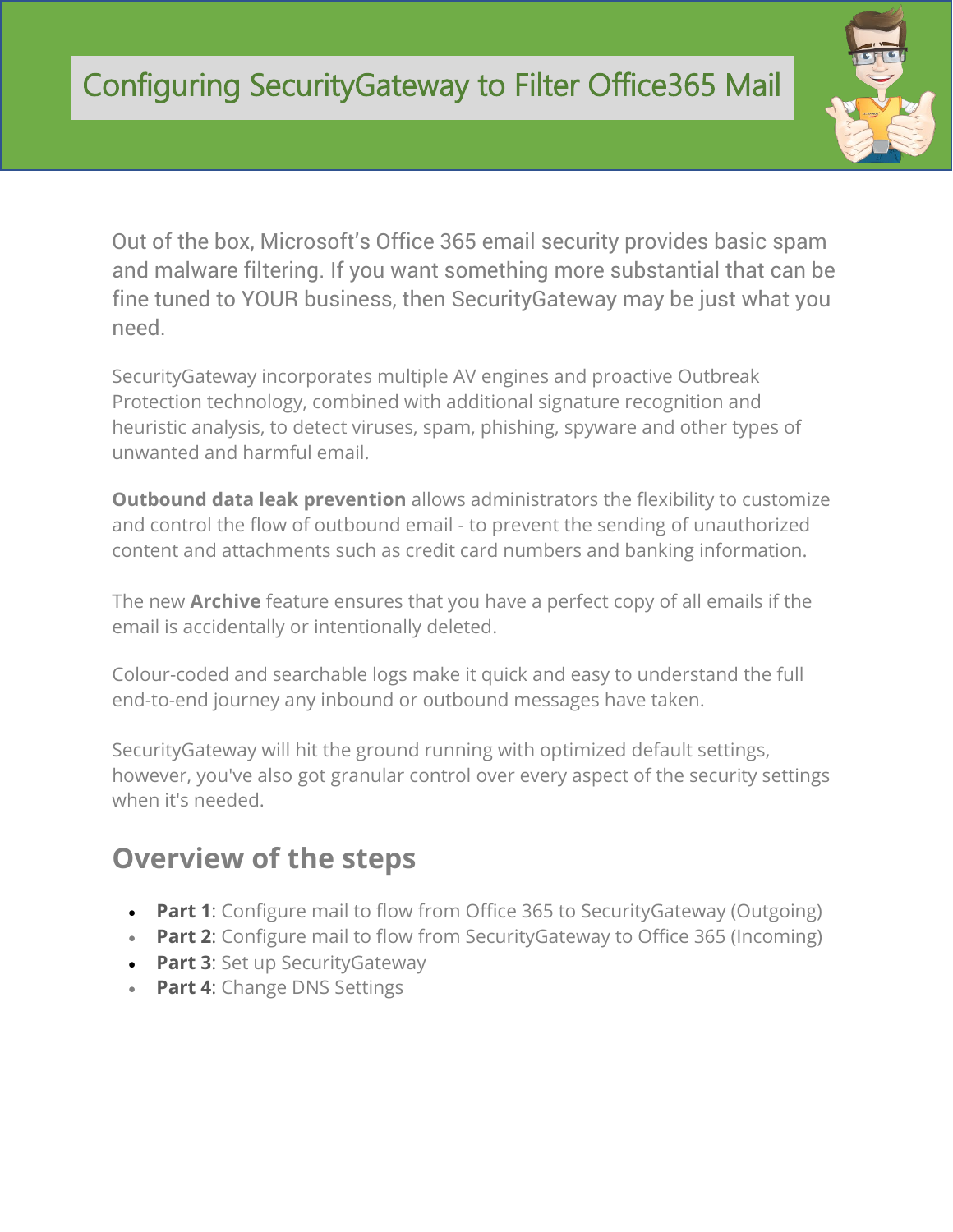# **PART 1: Setup outgoing email from Office 365 mailbox > SecurityGateway > Internet**

## **1. Create connectors on Office 365 to relay to SecurityGateway**

- Log in to the **Microsoft Office 365 admin center**.
- Click **Admin -> Admin Center -> Exchange -> Exchange Admin Center**
- Select **'mail flow'** -> **'accepted domains'**
- Edit your domain and switch your accepted domain type from 'Authoritative' to **'Internal Relay'** which is important until the account synchronization is done with SecurityGateway.

*(You need to switch back to Authoritative once the all available accounts on Office 365 have been added into SecurityGateway.)*

- To create a connector, Select **'Mail Flow'** -> **'Connectors'**
- Click on the plus symbol **(+)** to add a new connector.
- If any connectors already exist for your organization, you can see them listed here.
- Under '**Select your mail flow scenario'**, select the following:
	- **From: Office 365**
	- **To: Your organization's email server**

| rom:                             |  |
|----------------------------------|--|
| Office 365                       |  |
| To:                              |  |
| Your organization's email server |  |

- Click **'Next'**
- Type a name and description for the new connector. ie *"SMTP- Outbound"*
- Check the options **'Turn it on'** and **'Retain internal Exchange email headers'**
- Click **'Next'**
- Select the first option **'Only when I have a transport rule set up that redirects messages to this connector'** and click **'Next'**
- In the '**Routing Method'** section, enable the option to **"Route email through these smart hosts"**
- Click the plus sign **(+)** and the **'add smart host'** dialogue box appears.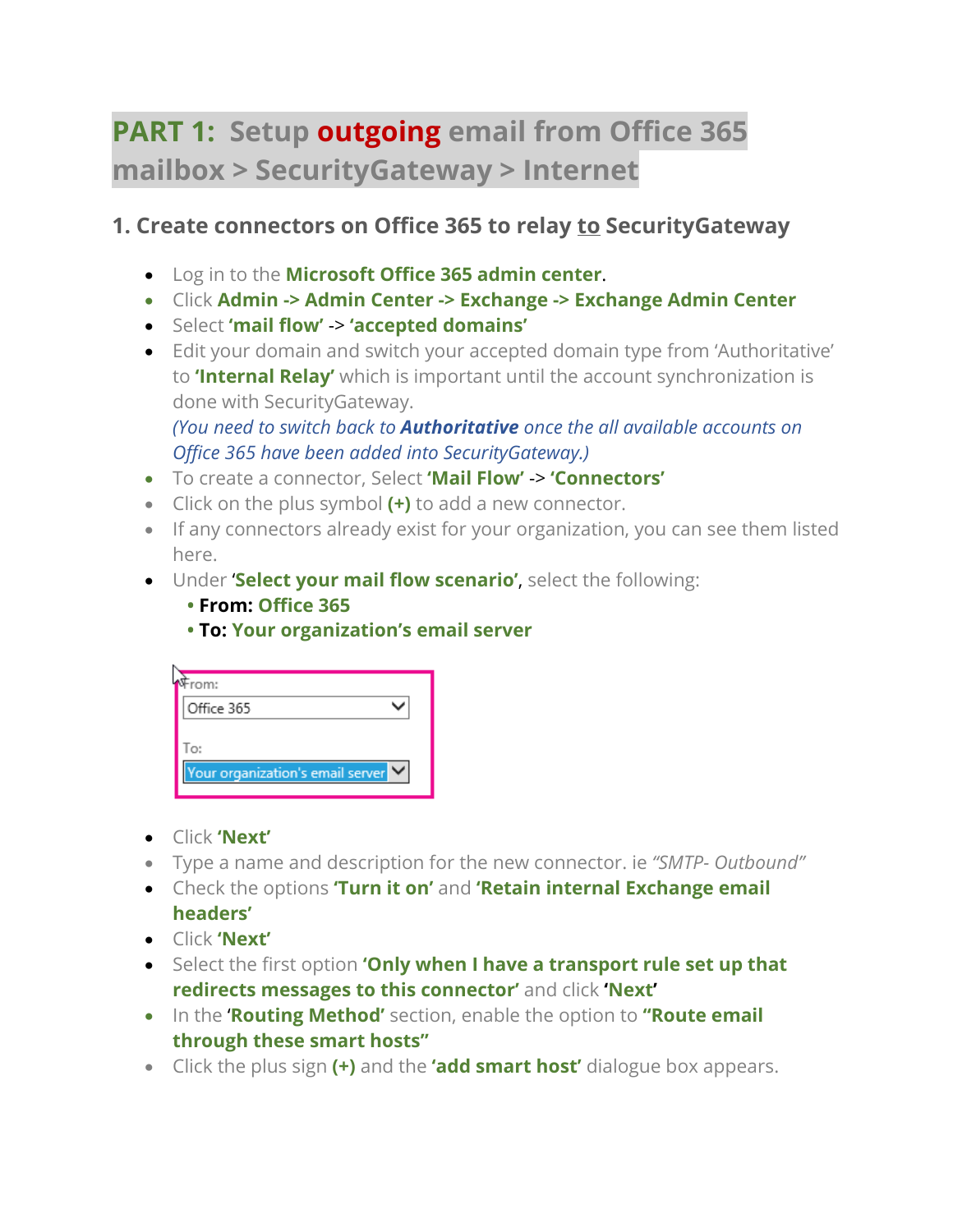- Type the fully-qualified domain name (FQDN) of your SecurityGateway server. The FQDN is typically in the format of hostname.domain.com or the static IP.
- Click **'Save'**, and then click **'Next'**
- Choose if you want to have all emails use TLS when sending to SecurityGateway, and then click **'Next'**
- To validate the connector, type a recipient email address on a domain outside of your organization.
- Once the connector is successfully validated, click **'Save'**
- If the connector does not validate, double-click the message displayed to get more information and see **[About fixing connector validation errors](https://technet.microsoft.com/library/abbae1e7-2cbe-434c-bd9f-ede00cebc170.aspx)** for help resolving issues.

## **2. Create a rule to route all outgoing emails using the above connector**

- Still in **Admin -> Admin Center -> Exchange -> Exchange Admin Center**
- Select **'Mail flow'** -> **'rules'**
- Click on the plus symbol **(+)** and select **'Create a new rule'**.
- Give an appropriate name to the rule
- Click the **"more options"** link

| new rule - Google Chrome                                           |  |  |
|--------------------------------------------------------------------|--|--|
| https://outlook.office365.com/ecp/RulesEditor/NewTransp            |  |  |
| new rule                                                           |  |  |
| Name:                                                              |  |  |
|                                                                    |  |  |
| *Apply this rule if                                                |  |  |
| Select one                                                         |  |  |
| *Do the following                                                  |  |  |
| Select one                                                         |  |  |
| Properties of this rule:                                           |  |  |
| Audit this rule with severity level:                               |  |  |
| Not specified $\rightarrow$                                        |  |  |
| Choose a mode for this rule:                                       |  |  |
| <b>Enforce</b>                                                     |  |  |
| C Test with Policy Tips                                            |  |  |
| <b>Executibries</b><br><b>Tips</b><br>More options                 |  |  |
| Rights Management Services (RMS) is a premium feature that require |  |  |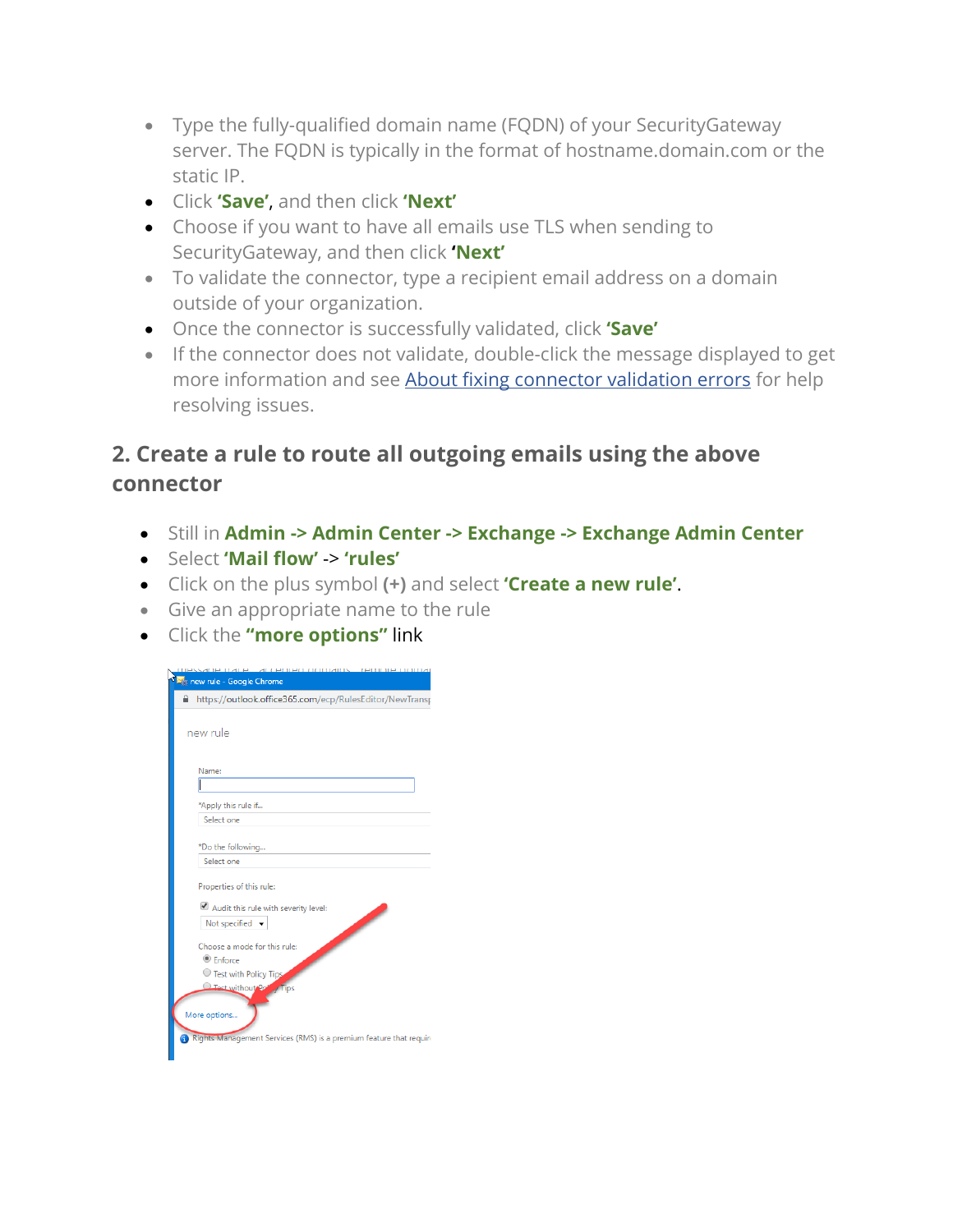• Under the **'Apply this rule if'**, select **'the recipient'** -> **'is external/internal'** -> select **'outside the organization'** -> **OK**

| new rule - Google Chrome                             |  |
|------------------------------------------------------|--|
| https://outlook.office365.com/ecp/RulesEdito<br>≏    |  |
| new rule                                             |  |
| Name:                                                |  |
| *∆nnlu<br>The recipient is located                   |  |
| Select one<br>The sender                             |  |
| is this person                                       |  |
| Is external/internal                                 |  |
| is a member of this group                            |  |
| address includes any of these words                  |  |
| address matches any of these text patterns           |  |
| is on the sender's supervision list                  |  |
| has specific properties including any of these words |  |
| has specific properties matching these text patterns |  |
| domain is                                            |  |
| שומר כוונו זש כשת ושוכו                              |  |

• Under **'Do the following'** select **'Redirect the message to'** -> **'the following connector'**-> select the connector which you created in the above section -> **OK**

| Name:                                  |                       |                                                      |
|----------------------------------------|-----------------------|------------------------------------------------------|
| Sent to scope Outside the organization |                       |                                                      |
| *Apply this rule if                    |                       |                                                      |
| The recipient is located               |                       | Outside the organization<br>$\overline{\phantom{a}}$ |
| add condition                          |                       | ×                                                    |
| *Do the following                      | select connector      |                                                      |
| Use the following connector            |                       | lect one                                             |
| add action                             | Connector:            |                                                      |
|                                        | <b>SMTP- Outbound</b> | ▼                                                    |
| Except if                              |                       |                                                      |
| add exception                          | OK                    | Cancel                                               |

• **'Save'** the rule.

You now have all outgoing mail from Office 365 redirected to your SecurityGateway Email Firewall for filtering prior to delivery to the recipient address.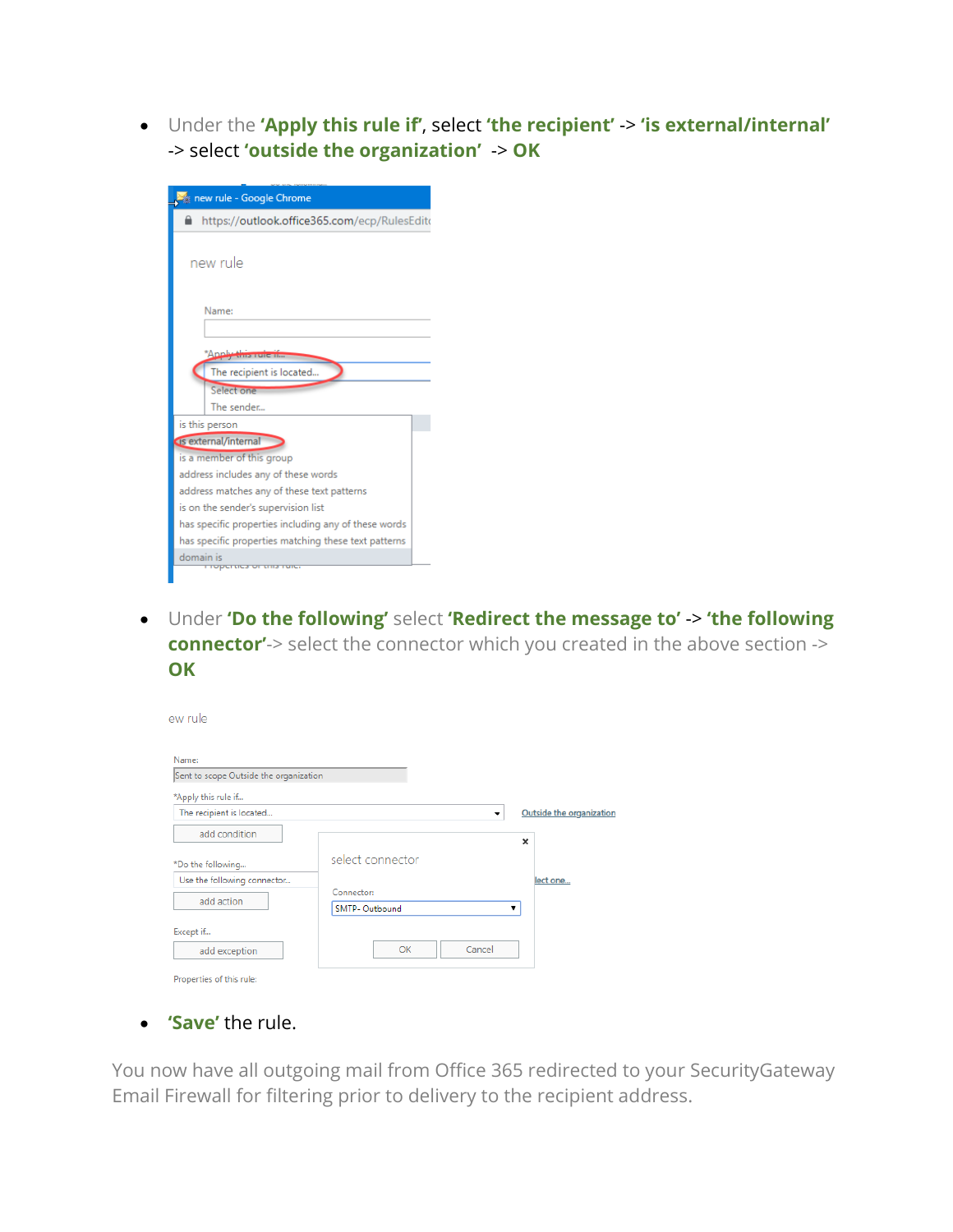# **PART 2: Setup incoming email from the Internet > SecurityGateway > Office365 Mailbox**

**Create a new connector in Office365 to relay from SecurityGateway**

- 1. Log in to the **Microsoft Office 365 admin center**.
- 2. Click **Admin** -> **Admin Center** -> **Exchange** -> **Exchange Admin Center**
- 3. To create a connector, Select **'Mail Flow'** --> **'Connectors'**
- 4. All currently existing connectors for your organization are displayed
- 5. Click on the plus symbol **(+)** to add a new connector.
- 6. Under **'Select your mail flow scenario',** select the following:

 **From: Your organization's email server To: Office 365**

| rom:                               |  |
|------------------------------------|--|
| Your organization's email server V |  |
| Гo:                                |  |
| Office 365                         |  |

### 7. Click **'Next'**

8. Type a name and description for the new connector.

9. Check **'Turn it on'** and **'Retain internal Exchange email headers'** click **'Next'**.

10. To identify your SecurityGateway server, either enter domain name by selecting the first option or if the SecurityGateway server has static IP (recommended) then add the IP by selecting the second option

- 11. Click **'Next'**
- 12. Confirm what you entered and **Save**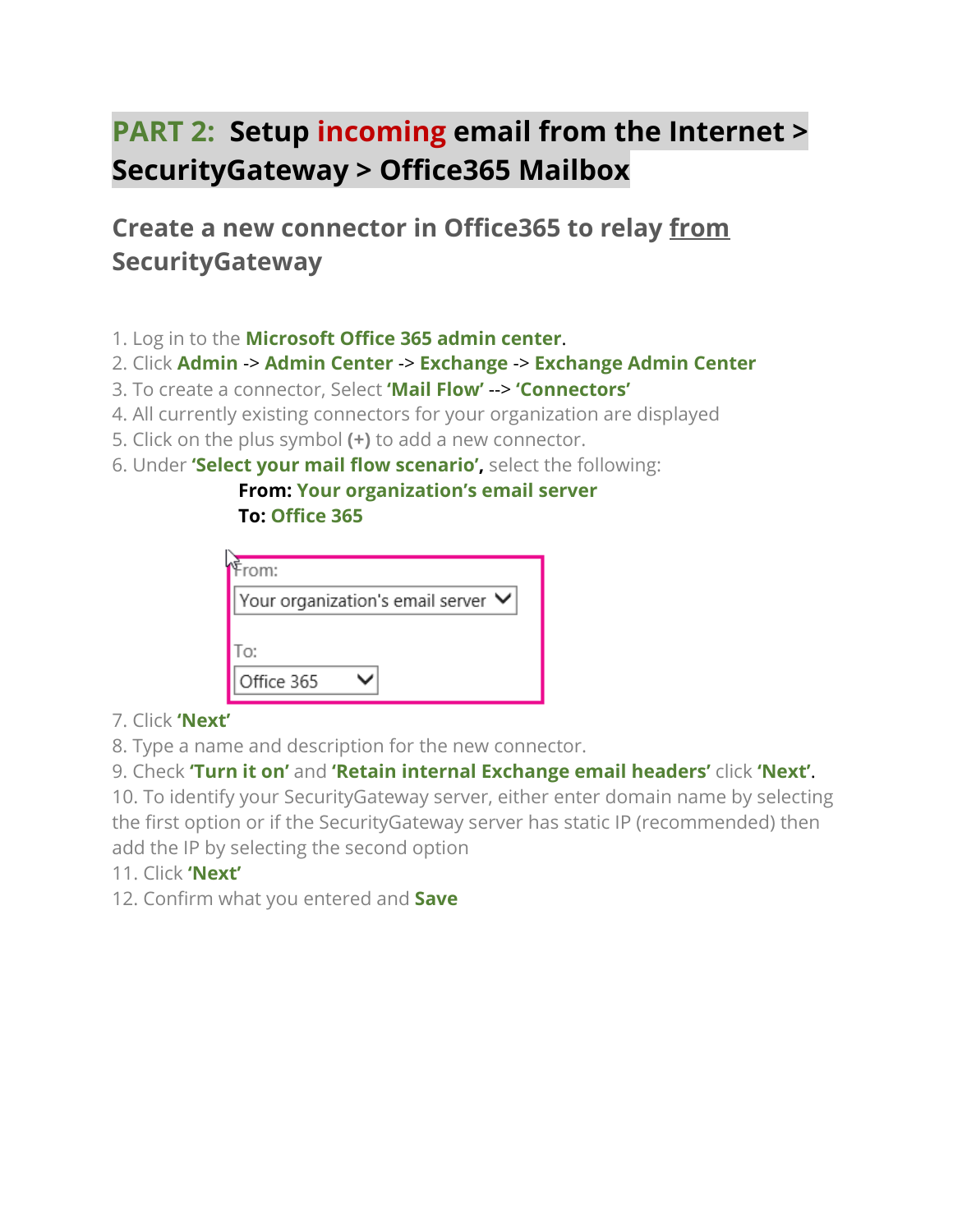# **PART 3: Setup SecurityGateway**

## **Domain Creation**

- Log in with your Global Administrator account on SecurityGateway
- Click **SETUP/USERS Accounts Domains and Users**
- Under the Domain List, select **'New'**
- Enter the domain name. For example, wingate.ca -> **Save** and **Close**

## **User Verification Source**

*(This option is used to verify accounts on Office 365 during incoming and outgoing email transfer.)*

Follow the steps below to allow SecurityGateway to utilize Office 365 as a user verification source.

**Note:** To allow SecurityGateway to access the Office 365 tenant, the Office 365 plan requires Exchange Online. Please make sure the Office 365 plan includes this feature.

SecurityGateway requires a service principal that has been granted permission to access the Office 365 tenant. This makes it possible for SecurityGateway to utilize Office 365 as a user verification source.

Office 365 utilizes Azure Active Directory as its directory service and a PowerShell module must be installed first. PowerShell 5.1 or higher is required on a 64-bit operating system in order to operate correctly. PowerShell 5.1 is the default build for Windows 10 and Windows Server 2016. Previous operating systems will need to install it from the Windows Management Framework.

#### [Install and Configure Windows Management Framework \(WMF\) 5.1](https://docs.microsoft.com/en-us/powershell/wmf/setup/install-configure)

#### [Connect to Office 365 PowerShell](https://docs.microsoft.com/en-us/office365/enterprise/powershell/connect-to-office-365-powershell)

When the PowerShell module has been installed, follow the steps below to create a service principle for SecurityGateway.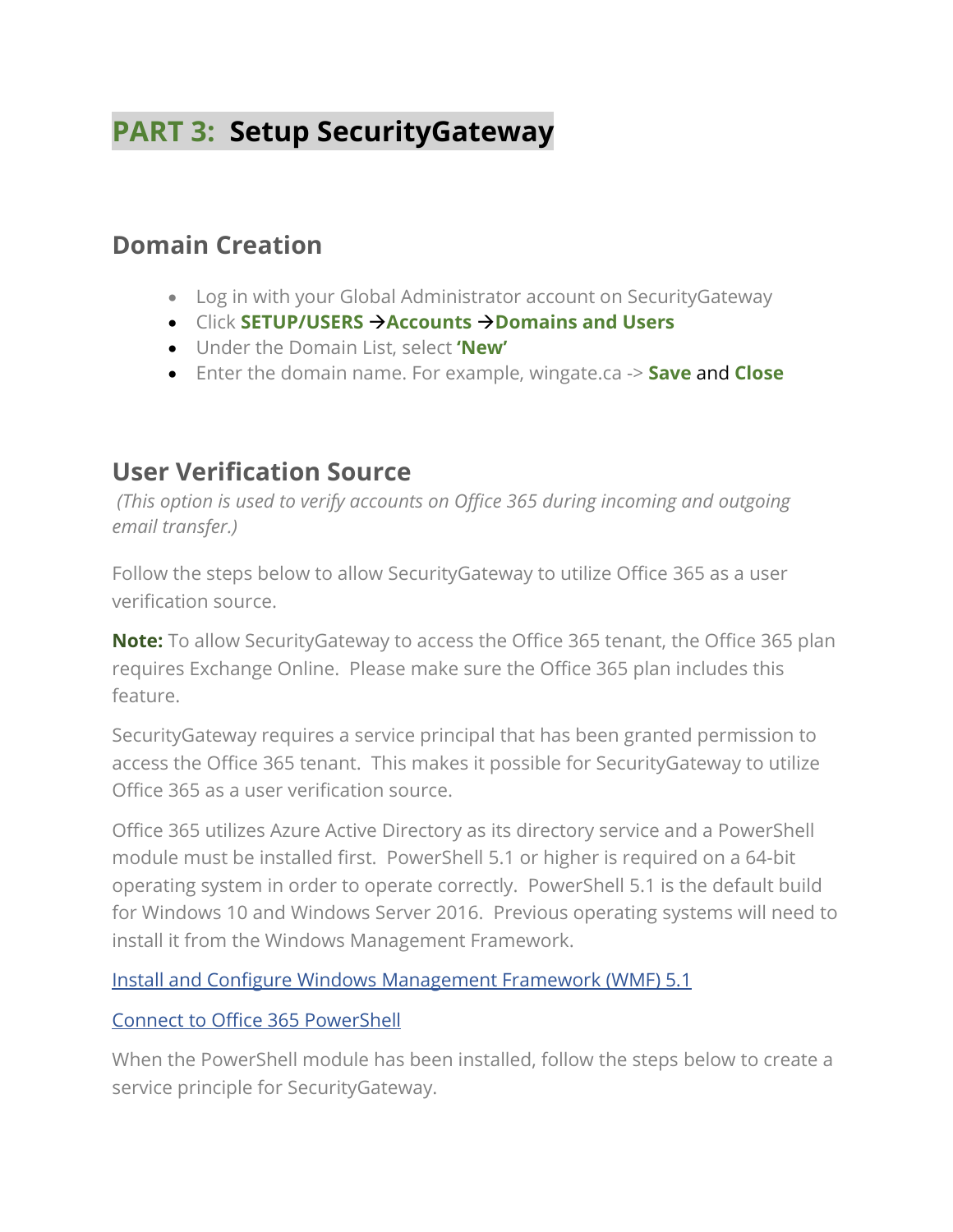- 1. Open PowerShell
- 2. Use one of the following commands to connect to the AD Azure tenant.
	- a. Office 365 Worldwide (+GCC)

### • **Connect-MsolService -AzureEnvironment AzureCloud**

b. Office 365 Germany

### • **Connect-MsolService -AzureEnvironment AzureGermanyCloud**

c. Azure China Cloud

### • **Connect-MsolService -AzureEnvironment AzureChinaCloud**

- 3. Enter the Office 365 administrator credentials when prompted.
- 4. (Optional) Enter the following command to review a list of existing service principals.

### • **Get-MsolServicePrincipal**

- 5. Enter the following to create a new service principal.
	- **\$principal = New-MsolServicePrincipal -DisplayName**  'SecurityGatewaySP' - ServicePrincipalNames **@("SecurityGatewaySP") -Type Password -Value 'use\_a\_password\_of\_your\_choice\_here' -StartDate (Get-Date) -EndDate (Get-Date).AddYears(1)**
		- o The service principal object will be created and stored in the \$principal variable.
		- o The service principal's password is valid for one year from its create date by default.
- 6. The Directory Readers role must be assigned for the service principal to be able to read information from the Azure AD tenant. Enter the following command to do this.
	- **Add-MsolRoleMember -RoleName "Directory Readers" - RoleMemberType ServicePrincipal -RoleMemberObjectId \$principal.ObjectId**
- 7. Follow the remaining steps in SecurityGateway:
	- 1. Click **SETUP/USERS** -> **Accounts** -> **User Verification Sources**
	- 2. Under **'User Verification Sources'**, Select **'New'**
	- 3. Under the '**Properties',** select **'Type: Office 365'**
	- 4. Give a description
	- 5. Enter **Domain Name:**. For example: wingate.ca
	- 6. Select the **Cloud type** which you have selected in **Step-2**. Here it is Global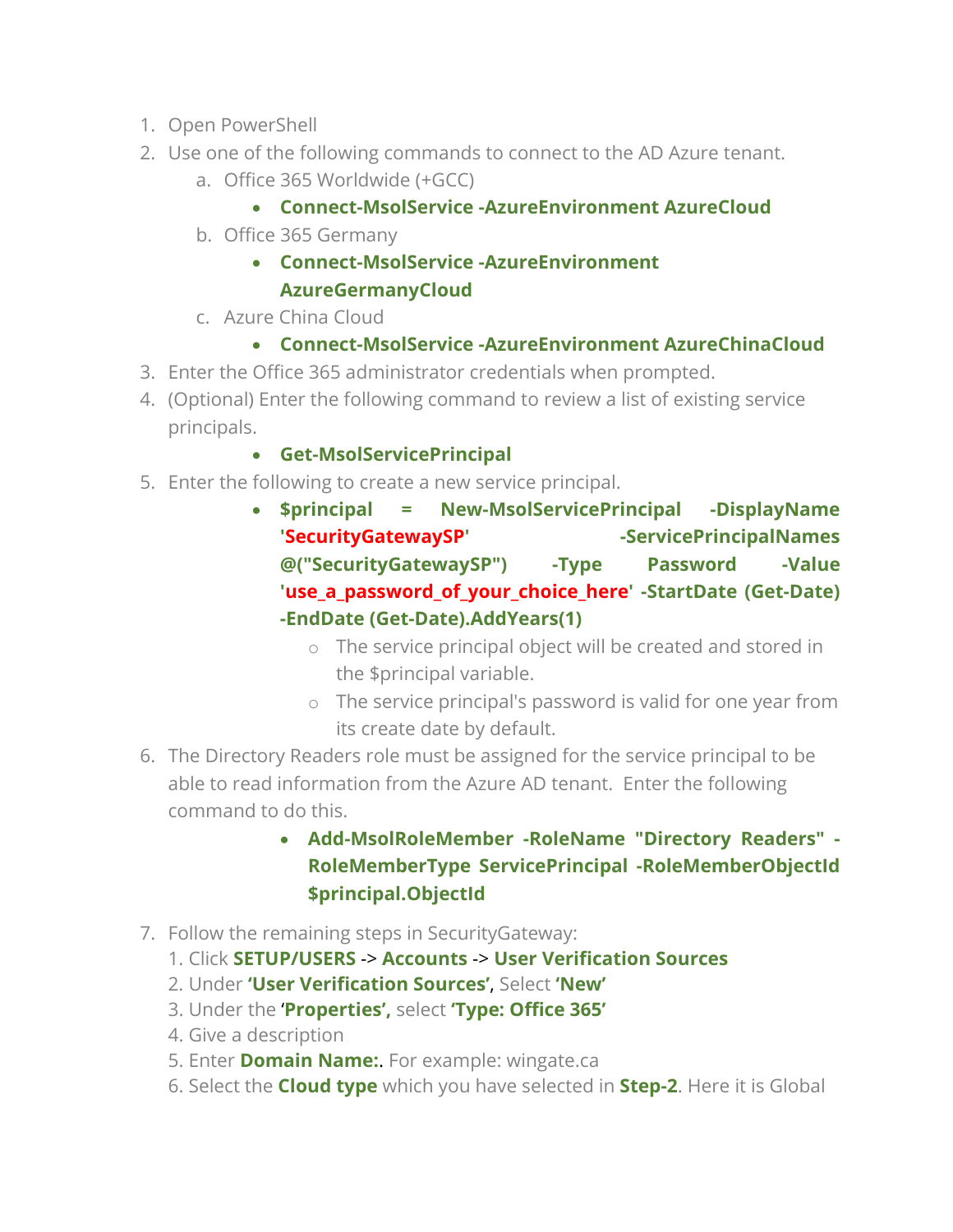7. Enter **Service Principal name** and **password** which you entered in the powershell in **step-5**.

8. Under the **'Type'** section, select the name of your Office365 domain from available domains list and use the arrow  $(\rightarrow)$  button to add in the selected domain.



#### 9. Select **Save and Close**

8. Under the **User Verification Source** page, Select **Verify Users** to add your all users to SecurityGateway from Office 365.

## **Domain Mail Servers**

*These are the servers on which your users have their email accounts and where their messages are stored (in this case it is Office 365). When SecurityGateway receives a message for a verified user of one of your domains, it will attempt to deliver the message to the mail servers associated with that domain.*

1. Click **SETUP/USERS** -> **Mail Configuration** -> **Domain Mail Servers**

2. Under Domain Mail Servers, select **'New'**

3. Insert all the same credentials and details you already added for **User Verification Source**

Now, let's do a test by sending a message from one of your Office365 accounts to any outside domain to test outbound email. The message must pass through SecurityGateway and the Call Forward Verification will automatically add the new account in SecurityGateway as the first user.